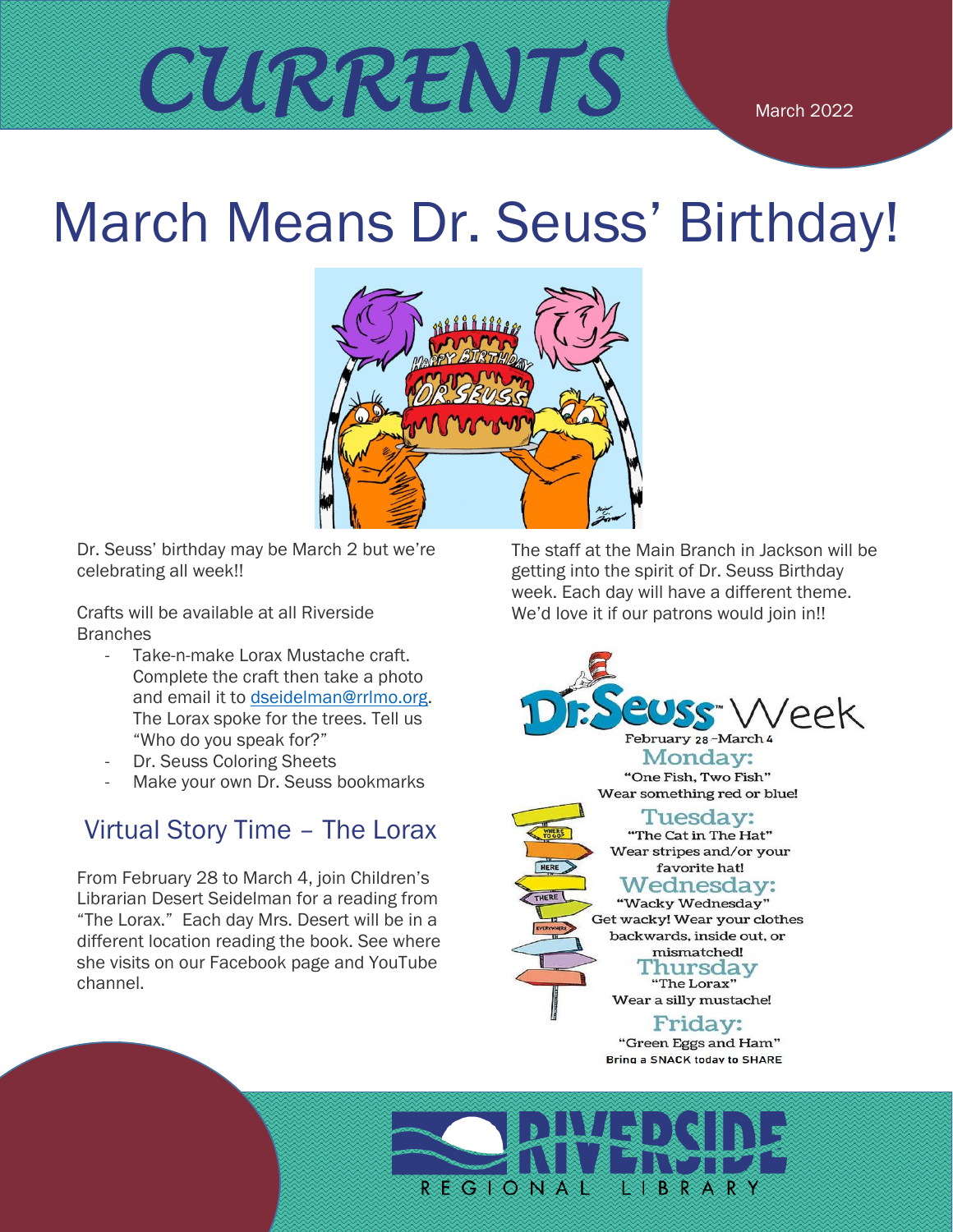## Learn a Language with e-resources on our website

## Rosetta Stone

Have you always wanted to learn a new language? Going on a trip and want to converse in the country's language?

Rosetta Stone has been helping people develop over 20 languages for over 30 years. This program uses real-world situations, interactive activities and audio to help you learn a language. New skills are introduced at the perfect pace with plenty of opportunities to practice new words and phrases.

## Read-It

Read It! is designed for middle and high school students as well as adults with basic English reading and grammar skills but who need adapted reading materials. It contains short articles on many subjects with resources that build subject knowledge and improve research and study stills. Read It! includes a Read Out Loud feature for readers to listen to the text as they read. Log in using your library card number.



Access Rosetta Stone from the library's website [https://riversideregionallibrary.org/learn-a](https://riversideregionallibrary.org/learn-a-language/)[language/](https://riversideregionallibrary.org/learn-a-language/) If you are accessing this program from home, you will sign in with your library card number. Then you will need to enter your email address and create a password to gain access to Rosetta Stone.

#### Winter Reading Challenge Ends March 15

Log your reading into Beanstack (online [https://riversideregionallibrary.beanstack.or](https://riversideregionallibrary.beanstack.org/reader365) [g/reader365](https://riversideregionallibrary.beanstack.org/reader365) or thru the app) or return your paper log to your branch library. Complete the challenge for prizes and a free book!



What's Happening at the Library? See our website and online calendar for the most current information - [www.riversideregionallibrary.org](http://www.riversideregionallibrary.org/)

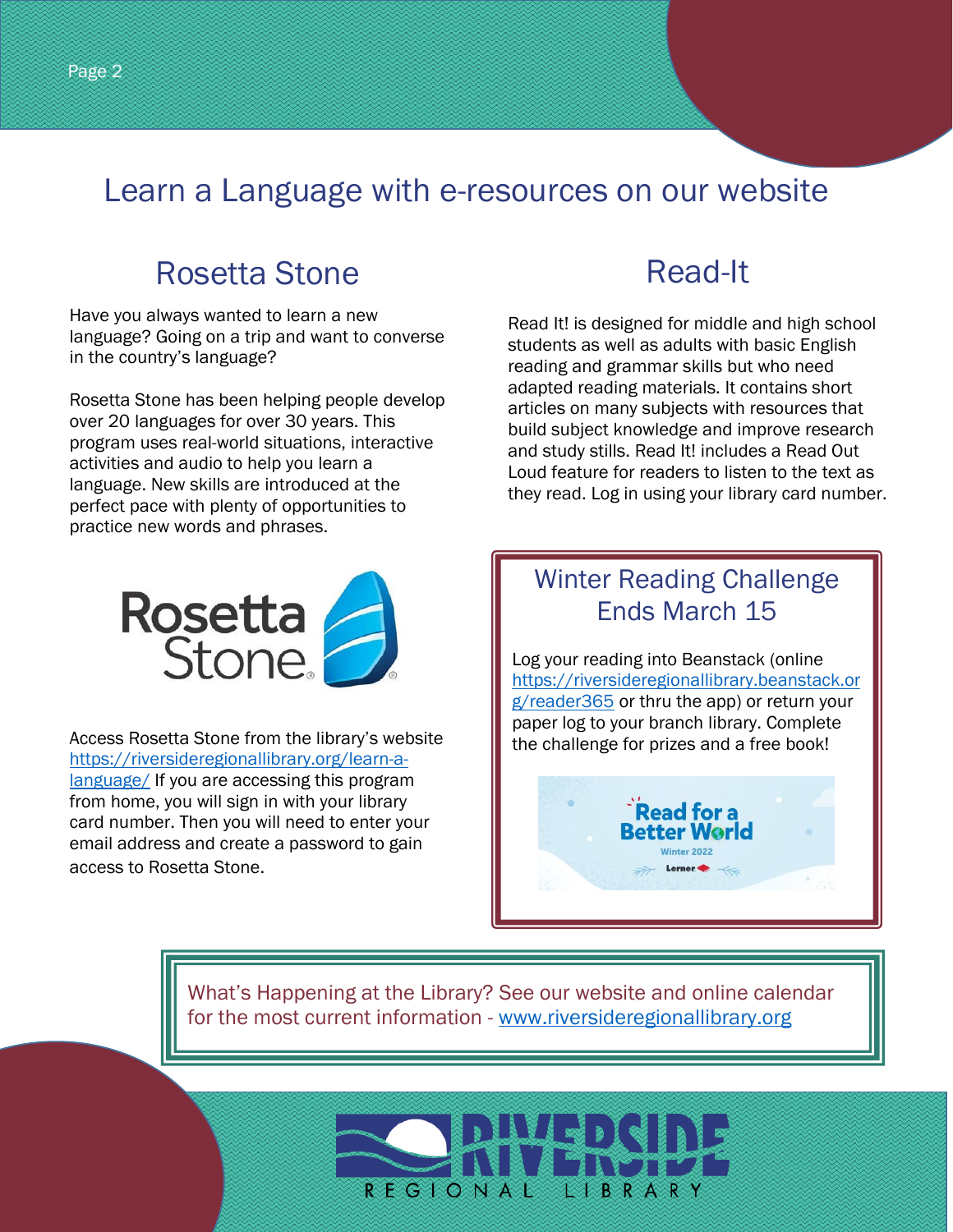## Branch Programs

#### **Oran**

Tech Talks – Mondays at 2 pm Homework Club – Mondays at 3 pm Craft Hour – March 10 at 4 pm Family Movie Day – March 12 at 10 am Toddler Hour – March 24 at 2 pm

## Scott City

Enter Drawing – all month Coffee and Conversation – March 1 at 1-3 pm Book Club – March 22 at 2 pm Easter Coloring Contest – starts March 28

### Benton

Adult Coloring – March 2 and 16 at 9:30 am Gnome Craft – March 11 at 2 pm Bingo! – March 25 at 3:30 pm

#### Altenburg

Craft kit – all month Thank a Farmer display – starts March 1

## Perryville

Knitting & Crochet Group – March 9 at 10 am Book Club – March 9 at 6 pm Book Club – March 14 at 2 pm Scavenger Hunt – March 17

Be sure to stop by and see what's happening at your local library.



Did you know March 23rd is National Puppy Day and Cuddly Kitten Day?! Join Mrs. Desert for virtual story time featuring puppies and kittens! Video will be posted to our Facebook page and YouTube channel.

#### Riverside Book Clubs